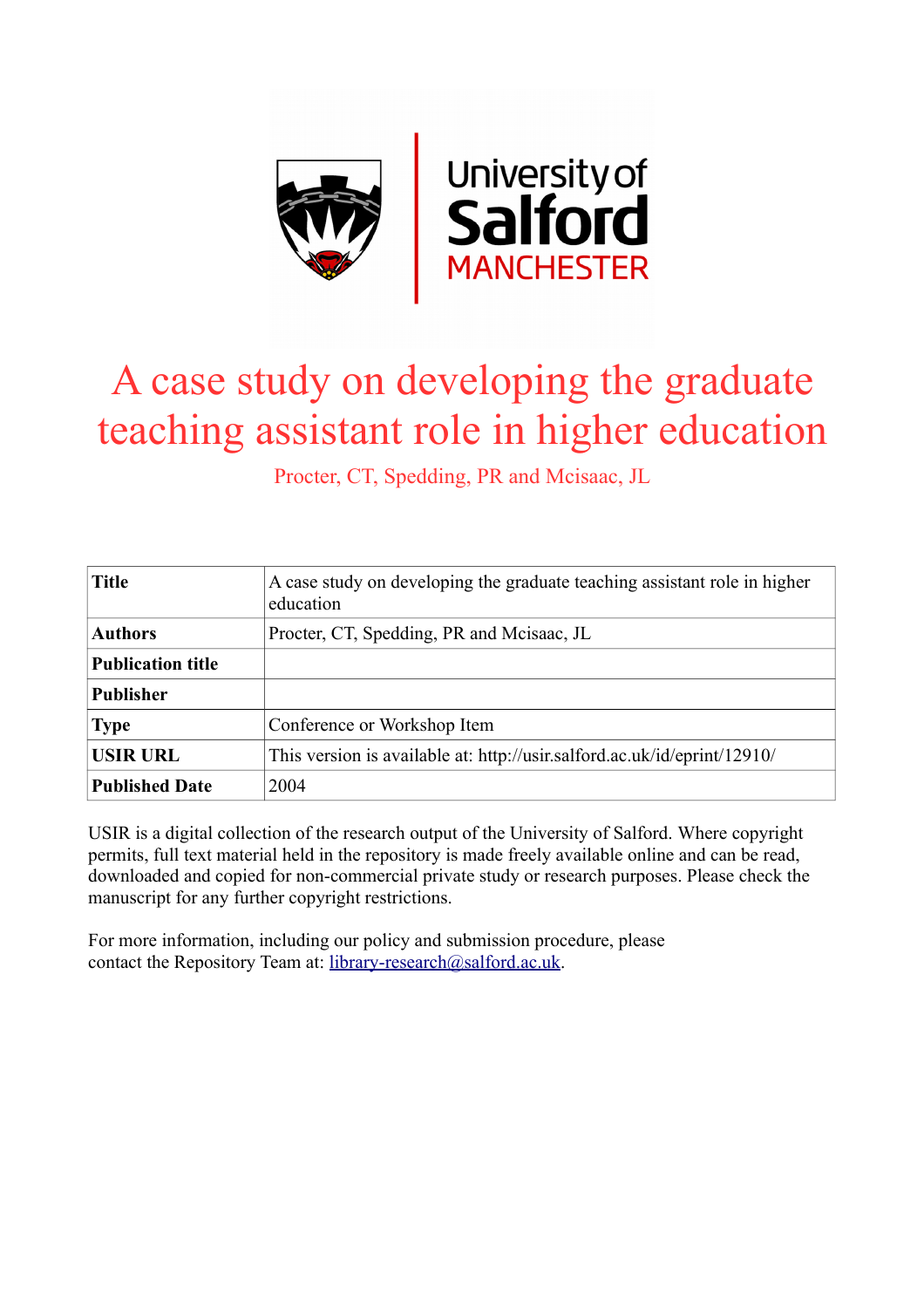#### SRHE conference 2004

#### **A case study on developing the Graduate Teaching Assistant role in Higher Education**

Chris Procter Paul Spedding Jaye McIsaac

#### **Abstract**

Universities are developing their use of Graduate Teaching Assistants (GTAs) in a haphazard and sometimes exploitative way. This paper discusses relevant literature and examples of practice from Universities in the UK. It goes on to describe the development of the GTA role at the University of Salford and research into this in one academic department. The views of stakeholders concerned are presented including the students, academic staff and GTAs. Universities have to address the increasing quantity of teaching required together with the call for higher quality of delivery. They also place greater demands on the use of academic staff time for research and management. Effective, ethical deployment of GTAs can help manage this tension.

#### **Introduction**

There are a number of factors that suggest that UK Universities will continue to increase their use of GTAs, and that postgraduates will be attracted to these positions. These include increasing undergraduate numbers, lower unit costs, limited scholarships available for PhDs, more academic time devoted to research and the RAE. At the same time there is a greater expectation of professionalism from both the funders and the customers of higher education. We define a GTA as being someone who is employed on a salary (or stipend) to provide teaching support to students, usually undergraduates, whilst also studying for a postgraduate degree, usually a PhD. Our definition does not include the postgraduate student who typically provides 'demonstrator' support on an hourly basis. The title GTA has become well established in British Universities although the titles 'Teaching Assistant' and 'Graduate Assistant' are also used. The recruitment employment and training of GTAs is widespread in the UK, yet not widely discussed and researched. Recommendations of national bodies and reports have little bearing on practice. Whilst in the USA, the role of the GTA is well established and often seen as an apprenticeship to an academic career, in the UK there is considerable variety in the deployment, terms and conditions and development of GTAs. This is in marked contrast to the use of Teaching Assistants (TA) in schools which is marked by national uniformity and a clear division of roles between the TA and teacher

We briefly outline key literature on the subject and discuss examples of the use of GTAs in the UK. We then describe the introduction of GTAs at the University of Salford and evolution of policy and practice. We present original findings resulting from our survey of students, GTAs and academic staff in one department. This work helps forge our conclusions that we believe are a significant contribution to a debate requiring a higher profile.

#### **Literature review**

The literature on GTAs divides into two areas – the publications of national bodies and research publications. A review of the literature is followed by some reflections on the similarities and differences between the GTA role and the Teaching Assistant in school role.

Firstly, a number of professional organisations in the United Kingdom have published codes of practice, namely the National Postgraduate Committee (1993 & 2000), the Quality Assurance Agency (1999), the UK Council for Graduate Education (1999) and the Association of University Teachers (2001a, 2001b). Both the NPC and AUT have recommended the well known but little observed annual maximum for postgraduates for teaching related duties of 180 hours per year. The UKCGE report was published in 1999 in *Preparing postgraduates to*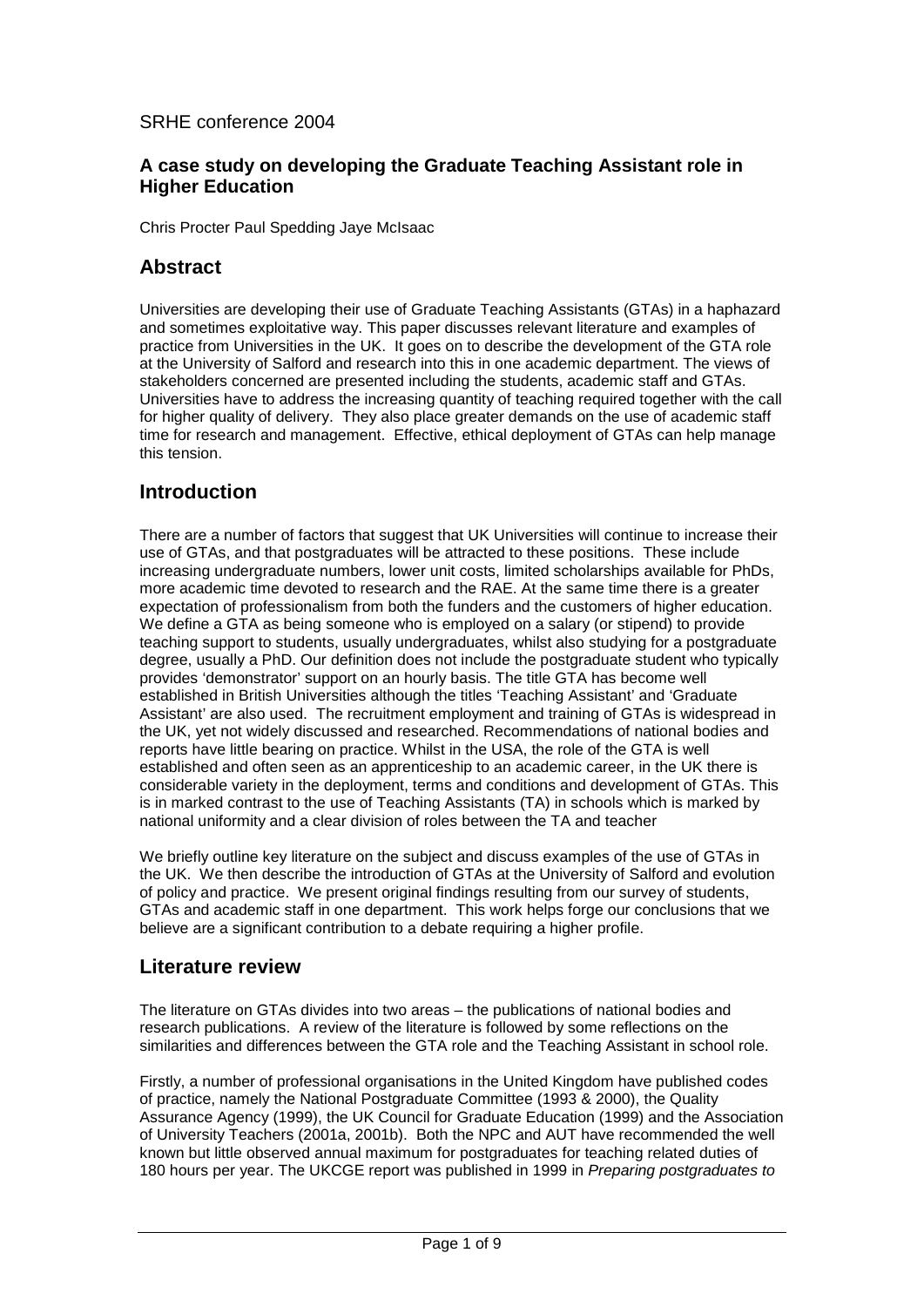*teach in higher education* to coincide with the launch of the Institute of Learning and Teaching in Higher Education (ILT). It includes a fairly extensive bibliography and the most thorough survey of UK Universities, despite little 'lifting under the stones' – students and GTAs are not asked for their views. It also includes a summary of US provision for GTAs including training programmes and associated awards. Conclusions are concerned with training, pre-service provision, accreditation, guiding principles and outcomes – it argues that the GTA role should be seen as valuable preparation for an academic career and a way of addressing the imbalance in terms of research versus teaching skills in new academics.

Secondly there is research that examines the experience of the GTA, although very little that looks at the student view. The role of GTAs in the USA is much better established. The most widely cited work is that by Nyquist & Wulff (1996) which discusses the provision of support for the GTA alongside ensuring that the students are properly taught. D'Andrea, who was involved in creating the UKGCE report (above) has more recently published an analysis of the use of GTAs in the USA (D'Andrea 2002) as has Park (Park 2004). D'Andrea emphasises the difference between GTAs, who are being trained as members of Higher Education academic staff, and part time teachers. Park discusses the graduate training for a career as an academic that is common in the USA and may involve training on the nationally recognised Preparing Future Faculty (PFF) scheme. He contrasts this with the graduate student who teaches which is more common in the UK. Issues identified in this literature include selection and preparation, training, supervision and mentoring, practical issues (including GTA knowledge, communication skills), personal issues (including developing effectiveness and self-worth) and professional development. The issue of professional development of GTAs in the UK is discussed by Sharpe (2000) and also by Prieto (2003). Apparently the only contemporary UK paper that looks at the GTA experience from their own point of view is that by Park and Ramos (2002) This describes a survey of how GTAs are used in Lancaster UK University. It highlights a number of problems in relation to selection, task allocation, induction, training, time, pay, feedback, QA and responsibility. The two most prominent issues were workload and pay. It highlights the problem of whether the GTA is a student or a teacher and argues for a national debate on the role of GTAs.

In the UK primary and secondary education sectors, the role of Teaching Assistants (TAs) is much better established and nationally consistent. Duties undertaken by TAs in schools range from one-to-one support of special needs pupils, to limited whole-class supervision. In contrast to GTAs, Teaching Assistantship is not generally seen as any sort of teaching apprenticeship.

In a major piece of research into the use of TAs in UK schools, funded by the Local Government Association, Smith *et al* (2004) found that a typical TA is female, in the age range 41 to 50 and is likely to be a carer when not in the classroom. The research found that less that 1% of the 574 TAs surveyed saw themselves as likely to be a qualified teacher within a year, and only 5% within a more realistic 5 years. Around 40% thought they would be in a similar role to their current one in 5 years' time. There are UK qualifications for TAs, such as the City and Guilds *Certificate in Learning Support* and the NVQ Level 3 *Teaching Assistants*. Most training for TAs is seen to be in the area of professional development within the role rather than career development with a view to making the eventual switch to full teacher status. The Times Educational Supplement (19 November 2004) describes the experiences of a TA who, after many years of being "just another pair of hands in the classroom" is taking an innovative degree specially designed for TAs aspiring to become teachers. This transfer is by no means unique, but as the survey figures suggests, is far from the norm.

Views amongst schoolteachers has been mixed. The largest UK teaching union, the National Union of Teachers has always been very reluctant to accept the use of TAs in British schools, claiming that they will be used to replace teachers. (*Guardian* 2 October 2003). On the other hand, the UK Government and many supporters of the TA scheme believe that there will be a resulting reduction in teachers' workloads. For instance another large teaching union, the NASUWT (2003) support the use of TA staff "to support high quality teaching and learning".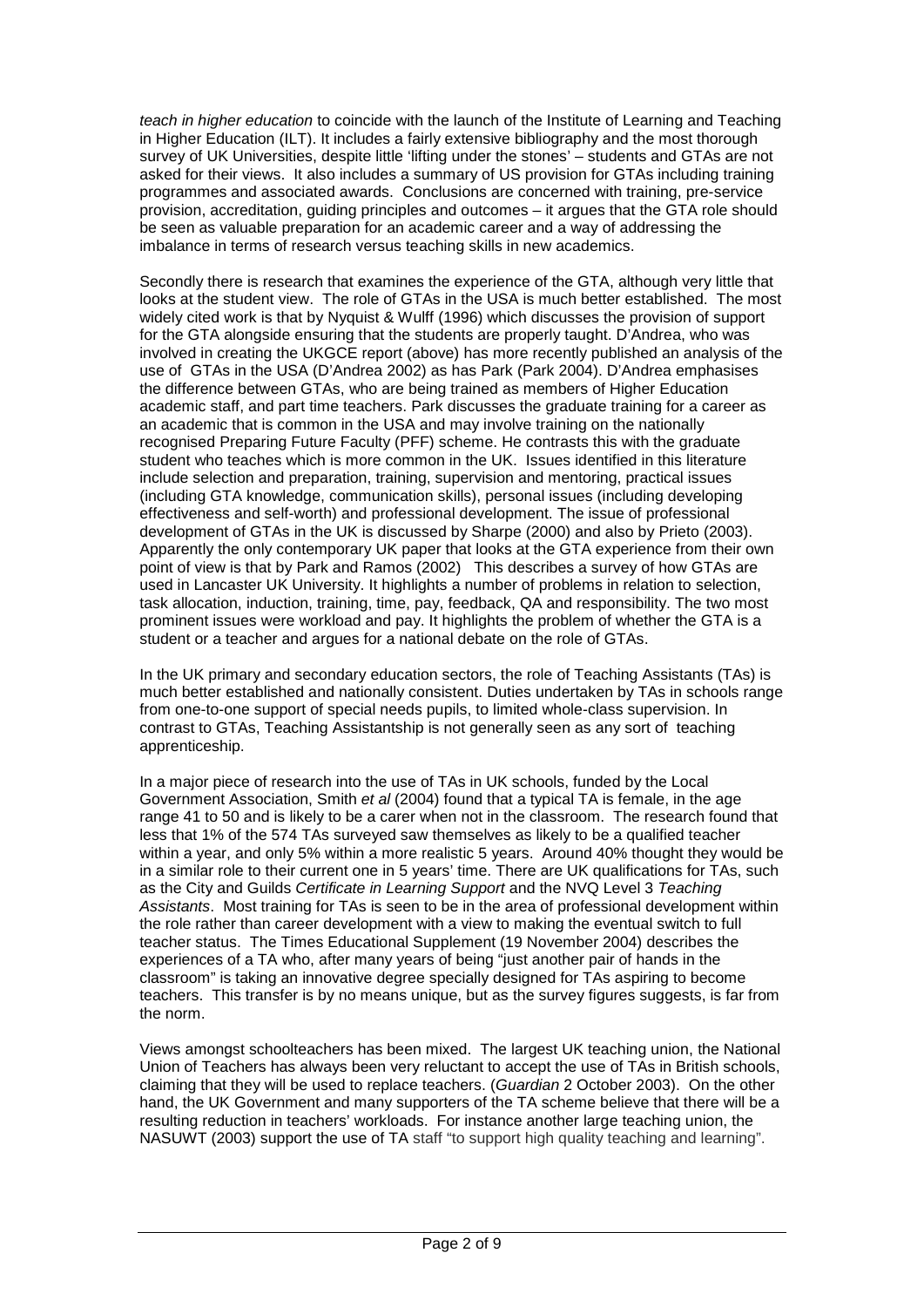Differences between the roles of TAs and GTAs are many. The legal role of the teacher/supervisor in the classroom is quite different: university students are adults, whereas school-children are required to be under the supervision of suitable adult. The difference in typical career aspirations between TAs and GTAs is marked: our findings show that a majority of our GTAs do indeed want to become academics, and there is anyway no real option of them remaining GTAs for a prolonged period. However, the need for a recognised but not over-demanding qualification (in time terms) for university GTAs and TAs is something that the sectors have in common.

There are other very significant similarities which are of interest in this study. TAs and GTAs can both be used to reduce the workload of the fully qualified staff in the two sectors, and in the current environment of resource shortage, this is a powerful argument in their favour. In both cases there are often some resulting tensions between the staff involved and there may be the impression on behalf of the "customers" - children (or perhaps their parents) and students – that they are being given an inferior service.

## **Examples of practice in the UK**

The authors have conducted workshops at two national conferences and investigated the use of GTAs in the North West of England. This section is included to highlight differences of GTA practice among British Universities, in the areas of training, employment and workloads. It is not intended to be a representative or comprehensive study. There are a wide variety of approaches to the employment and utilisation of GTAs in the UK. For example in the North-West there is no regional consensus of 'how it should be'.

Firstly, provision of training to enhance teaching practice is considered. Lancaster University and Liverpool John Moores University offer formal programmes that lead to a credited award for GTAs, advertising the training as an opportunity to gain teaching experience and a qualification.

Mandatory training programmes of more than one day, but less than one week are offered at the Universities of Liverpool and Manchester. These programmes are offered as opportunities to gain teaching experience and support, but do not lead to an accredited award.

GTAs at Manchester Metropolitan University have the opportunity to enrol, on a voluntary basis, in the Postgraduate Certificate in Higher Education programme, provided for new lecturing staff. Bolton Institute of Higher Education advertises teaching assistant posts, on a departmental basis, where tuition fees, living expenses and teaching payments are made as a lump sum.

Secondly, employment and workload practice is considered. In discussions with colleagues from other Universities it transpires that GTA contracts can range from one year (University of Ulster) to four years (University of Leeds). Some Universities waive fees for postgraduate study whilst others do not. Annual stipends range from £6,000 to £12,000. In at least two Universities we were told that GTAs were simply regarded as 'cheap labour'. In some Universities little or no formal training is available, whilst in others (eg Glasgow) credit bearing staff development is mandatory.

In summary there is clearly a substantial difference in practice between British Universities. In many cases there seems to be little in place to support either the GTAs or the academic staff, and in general the policies have not been developed on the basis of any research. There are currently three models of training and development to enhance GTA teaching practice: (i) compulsory courses that lead to a credit-bearing award; (ii) compulsory courses that do not lead to a credit-based award; and (iii) courses that are provided but where attendance is voluntary.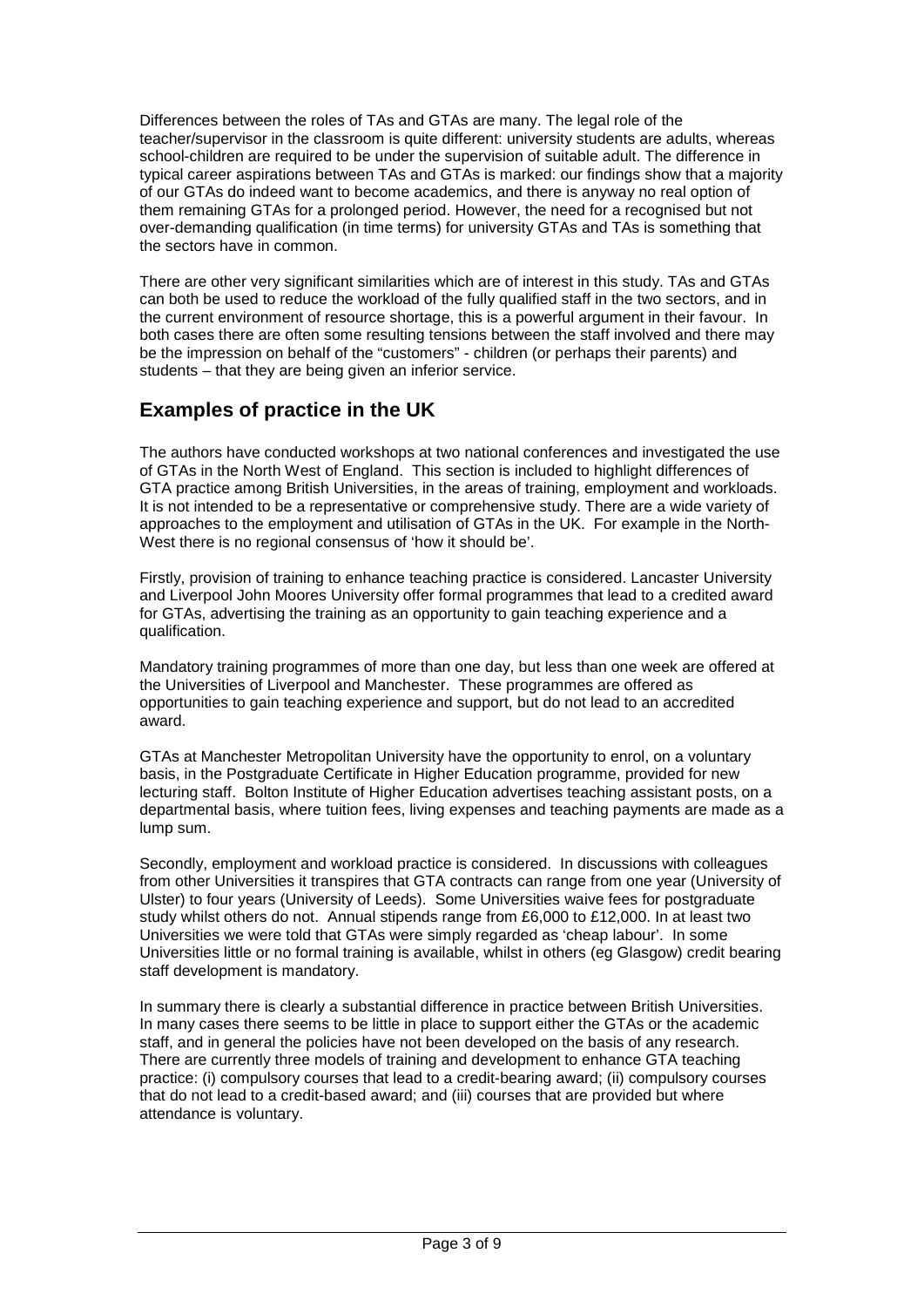## **GTAs in Salford**

Salford University has identified the need to provide training and development, within a comprehensive framework that will enhance undergraduate student learning and develop GTAs confidence and competence in teaching (and support their own learning). Current provision consists of short workshops focussed on specific aspects of teaching, eg. small group teaching, learning to lecture and the role of the Demonstrator. A longer term development is the commitment to investigating the place of a credit-bearing award. The need to address both immediate and future training provision comes from the emerging pattern of three constituencies within the current GTA cohort. There is no doubt that there are some GTAs who view their future in academia, however there are others who wish to complete the minimum training requirement offered. A third group are keen to undertake all training offered to enhance their practice, while they are in the GTA role. In summary, this diverse range of training needs indicates flexible, yet focussed training and development in the future.

The University of Salford launched a new initiative in 2003, to enhance the provision of learning and teaching, by providing training and development for postgraduate students who provide teaching support. A Graduate Teaching Assistantship scheme provides an annual stipend for each GTA, funded jointly from the relevant Research Institute and the host department of the GTA. At the time of writing, GTAs receive an annual stipend of £10,500 and their fees are waived for a maximum of 3 years.

Between September 2003 and October 2004 thirty-two GTAs have been recruited and are actively providing teaching support while studying for postgraduate qualifications, mainly PhDs. A wide range of disciplines are represented by a mixture of arts-based and sciencebased students.

In April 2004, a short scoping project investigated the training and development of GTAs in their teaching support role. Recommendations were formulated on the basis of discussions and feedback from the first GTA cohort, academic staff including supervisors and line managers in Schools where GTAs were employed, the Education Development Unit and the Research and Graduate College.

Recommendations identified three main areas for development: immediate GTA training to enhance teaching provision, future provision of a teaching training programme and employment and workload policy and practice. In Autumn 2004, a Co-ordinator of Postgraduate Teaching Practice was appointed to manage this development.

A new learning and teaching programme for GTAs will be offered in conjunction with the Salford Postgraduate Research Training programme (SPoRT): a centrally provided programme of PhD and generic skills training. Development priorities include the investigation of a credit-bearing teaching award, GTA employment policy and the integration of a Virtual Learning Environment into the training programme for GTAs.

## **Salford's Information Systems Institute – a Case Study**

As University policy is developed, individual departments or schools have been allowed to develop their own custom and practice. The Information Systems Institute (ISI) is one of 16 academic schools in the University of Salford, employing eight GTAs. The GTAs were appointed through a process of advertisement, application, shortlist and interview and are under the guidance of a school GTA Co-ordinator and also the University's Co-ordinator of Postgraduate Teaching Practice, the relevant module leader(s) and their research supervisor. They have their own forum to discuss teaching and are part of the doctoral school to support their research. Regular meetings are held by the GTAs to discuss their concerns: these generally include pay, workload/time management and how to deal with particular situations. Seven of the eight GTAs are Salford graduates and have a close connection with the staff and students in the school. Three of the GTAs are conducting educational research. Typically they support two modules each per semester. Whilst it is difficult to quantify the hours of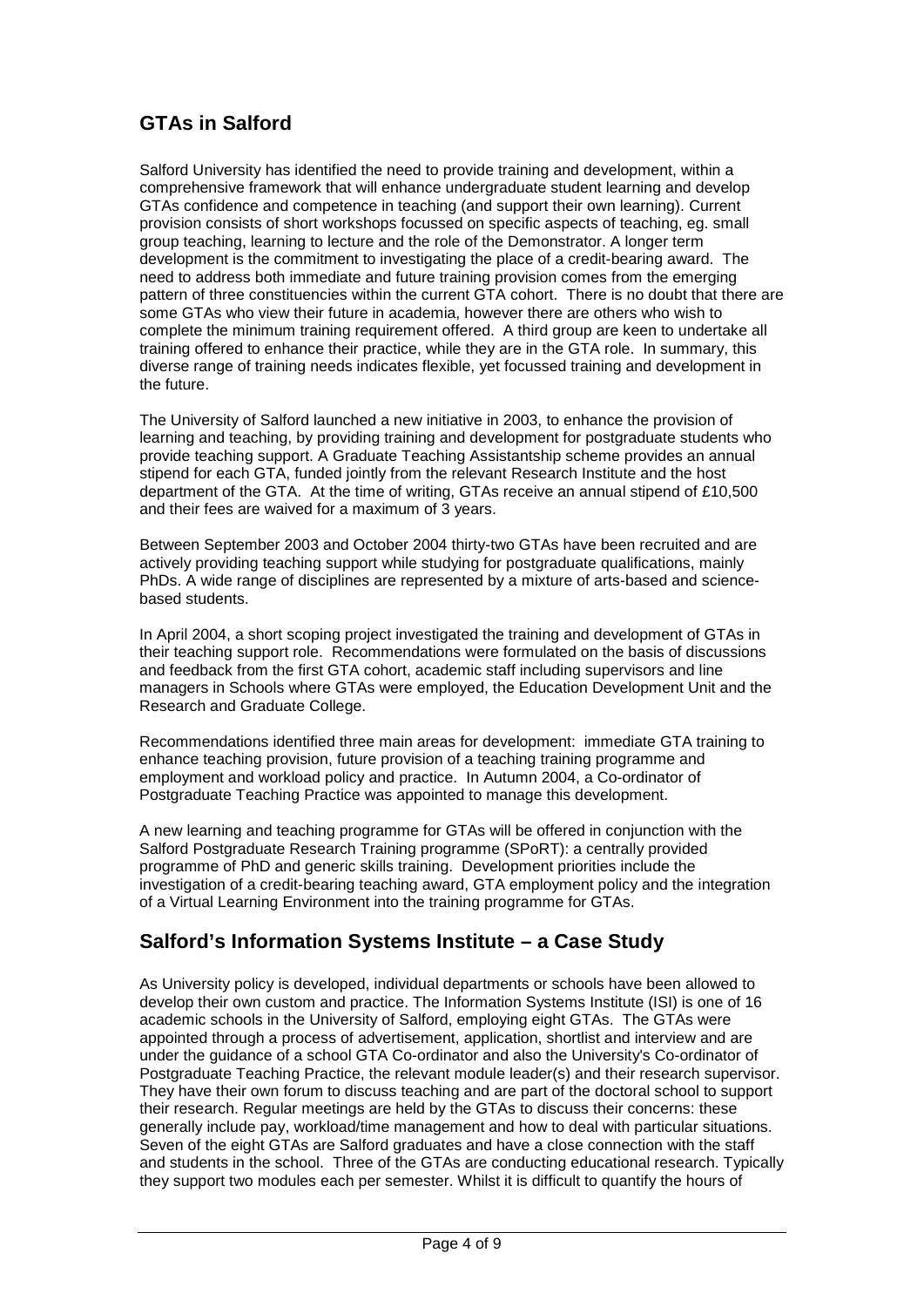teaching they undertake, each GTA has organised clear days for their research. The GTAs conduct a wide range of duties involving student support, such as tutorials, practicals, email, VLE and telephone support, presentations and invigilation. These duties are always under the supervision of an academic member of staff who retains responsibility for all aspects of the module, especially the assessment. The following sections outline in detail the views of students concerning GTAs and (more briefly) the views of GTAs and academic staff

## **Student views of the use of GTAs**

About 300 questionnaires were distributed to students in the ISI during November 2004, of which 217 were completed and returned. Students were asked 6 questions which included yes/no and Likert responses together with opportunity for comments.

A full numerical analysis is available in the appendix. In the following discussion, all percentages relate to those who gave a positive response – this was over 73% of all respondents in every question. Students were asked to supply comments where appropriate: many of these were very useful and a number of quotations are included below. Most of the students who filled in the questionnaire were full-time undergraduates (Years 1, 2 and Final - 169 in all), with 26 part-time undergraduates and 22 postgraduates. An analysis was made of any differences between year groups in the views expressed, but no striking divergence was noted. Year 1 UG students seemed less aware of the role of GTAs, but a slightly greater number of them found GTAs more approachable. Fewer Final Year UG students found the GTAs 'sufficiently knowledge', as might have been expected with more advanced work, although this was not echoed in the PG group.

In response to the question 'Do you know if you have been supported by a GTA?' 73% replied that they had and 27% did not know. The latter figure may be due to the recent introduction of GTAs (September 2003) or because some students (especially if in Year 1) may not be particularly interested in, or aware of, the differences between full-time academic staff, GTAs and other support staff.

In response to the question "Do you think it is a good idea to use GTAs?" 86% said that they did. A number of generally supportive comments were made, including the idea that the use of GTAs enables more small group teaching to be feasible. One student remarked that "[GTAs] *teach* us, which makes us understand the lecture material" (our emphasis). Other comments included "They have enough time to explain individual needs".

Students were asked to compare the "approachability of the GTA in comparison with the lecturer". Here the majority (52%) thought they were about the same, with another 39% feeling that GTAs were more approachable. Around eight students expressed a concern over individual GTAs, but the general view was that the (typical) closeness in age between the GTA and student and the fact that the GTA had in many cases been a student not long before were very positive aspects. For instance, one student wrote "Same age bracket, have had the experience we are having…" Around seven students made comments similar to "More available than the lecturer." A number of the GTAs are of overseas origin, and a very small number of respondents (eight) commented on a difficulty with accent or use of English. Two respondents also complained of poor communication skills by some GTAs. This was an interesting result: the researchers' view is that some of the GTAs speak good English but with quite a strong accent, so it was pleasing to see so few students experiencing any difficulties.

Students were asked if they felt that GTAs were sufficiently knowledgeable in their subject area and 84% felt that they were. Interesting comments arising from this question included those referring to the perceived close working relationship with the lecturer. For instance "If they don't know the answer, they will quickly find out from the lecturer and feed back to you" . Where there were criticisms, these often concerned the relationship between the knowledge and experience of the GTA. One comment expressed the views of a number: "The knowledge is there but not the same confidence as the lecturer, probably down to less experience". Response to this particular question show how GTAs are effectively contributing to a professional working environment.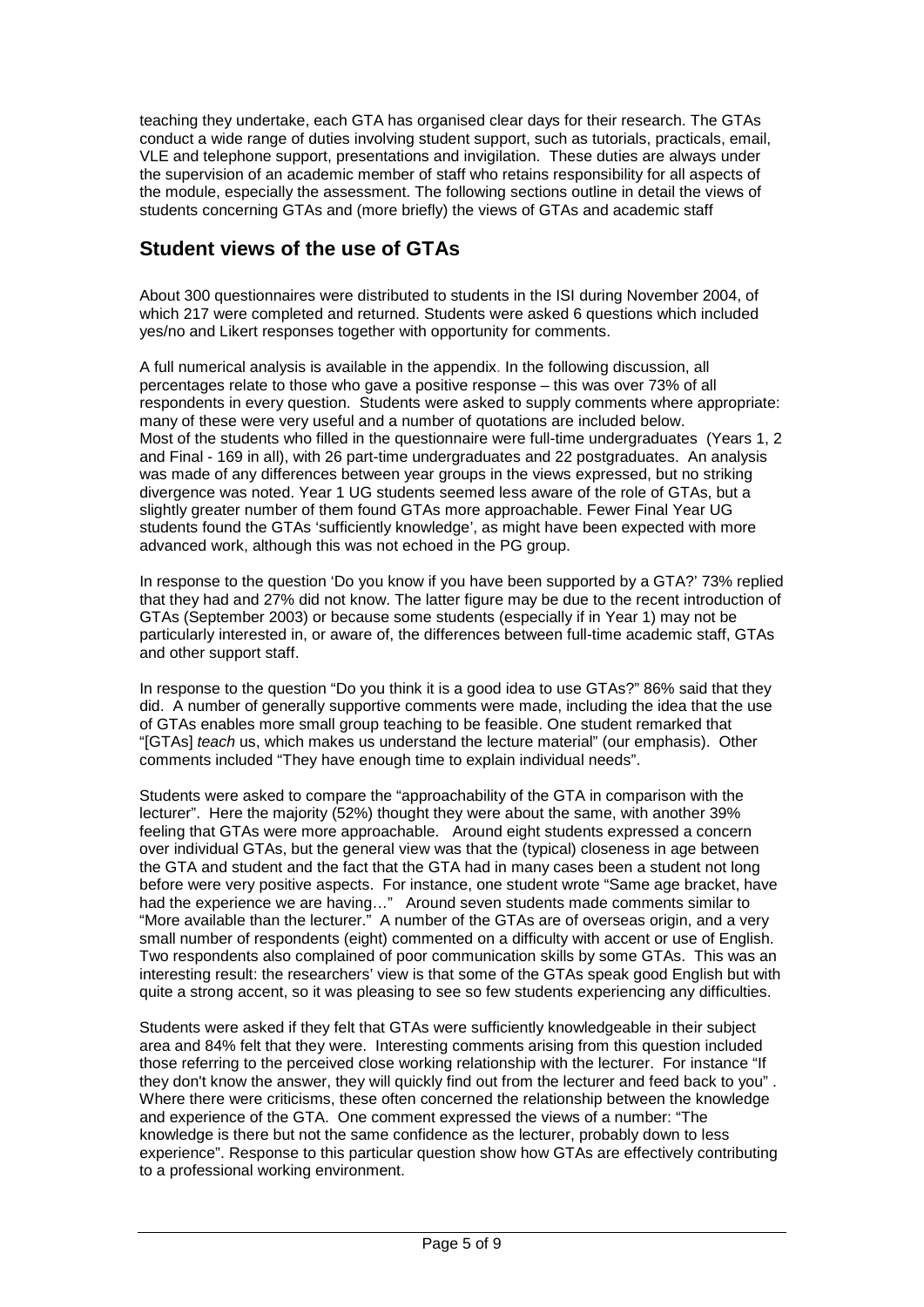Comment was sought from students on whether the GTAs brought a different and useful perspective to the subject matter compared to the lecturer. A significant number of respondents felt that the GTAs were closer to the students' "wavelength" having recently studied the subject themselves – for instance "Has recently completed a similar programme , therefore has a fresh understanding of the difficulties of learning it". Many felt that the GTAs could provide more practical help with problem solving, coursework and one-to-one support. "The GTA's involvement has always been a bit more hands-on and practical as tutors tend to stay on the theory" was a typical comment. In terms of whether a GTA might bring a truly different perspective, a few comments were noted. One student referred to "richer discussion" as the GTA was not so closely linked with the lecture material. Another said that a different perspective was "refreshing to students". Another said "I just expected them to regurgitate the lectures, but I found they often found much better ways of explaining." A slightly more negative (and cryptic) comment from a postgraduate student was simply "In theory yes, in practice no", though another PG student stated "Gaining different perspectives, particularly at Masters level is vital in forming one's own understanding…"

Students were asked for comments on the likely future situation where most tutorials and practicals would be conducted by GTAs. There was a genuine mixture of views here. Over 70 respondents felt that it was a good idea. Of these a substantial number (44) commented on how important it was that they still had some interaction with lecturers. 30 students did not think it was a good idea to replace lecturers with GTAs in tutorials/practicals for reasons such as lack of experience and lack of respect. Typical and constructive comments included "Lecturers seem to be more confident and better at encouraging participation. GTAs are useful but should not be seen as a replacement for a lecturer." and "Not as well experienced as lecturers". A number commented on the importance of teamwork: "I feel students can only benefit with this as long as there is a good relationship between student, GTA and tutor". One interesting comment by a student obviously considering the future was "Fine by me – I may want to become a GTA!"

#### **GTA views**

Each of the GTAs within the ISI was surveyed on their experiences. The results of this are summarised below.

During the year 2004/05, there are eight GTAs in the Information Systems Institute. Seven of these are working towards a PhD; the other one is on a Masters programme. Four are in their first year of study; the others are in Year 2. Three are of British nationality.

Obviously, the sample size is very small, but a questionnaire was carried out to ascertain the views of the current GTAs. The full analysis is again given in the appendix, but it will be useful to include a summary here together with a sample of the additional comments supplied by respondents. All eight GTAs were prepared to complete the questionnaire, which was done anonymously.

It had been expected that most of the GTAs would view the scheme as an important factor in enabling them to study at postgraduate level, owing to resulting income, and in fact all eight stated this – all but one said it was an essential factor. The comments clearly supported this view: for instance "[Without the GTA scheme] I would probably not have considered enrolling for a PhD in the next 4-5 years" and "Impossible….otherwise".

Seven of the eight felt that the experience had been at least as good as they had expected and seven also felt that the tasks they had been asked to perform as GTAs were reasonable, though just one thought they had been difficult, stating "…excellent opportunity but it is hard work and requires a lot of adaptation and improvisation to teach modules that do not match your background…" Having said this, all eight felt that the support given to them by the University had been completely adequate (seven) or adequate (one). The GTAs were asked whether they thought the students being taught / assisted by the GTAs were benefiting, and all eight felt that they were. Comments covered areas such as GTAs having more time to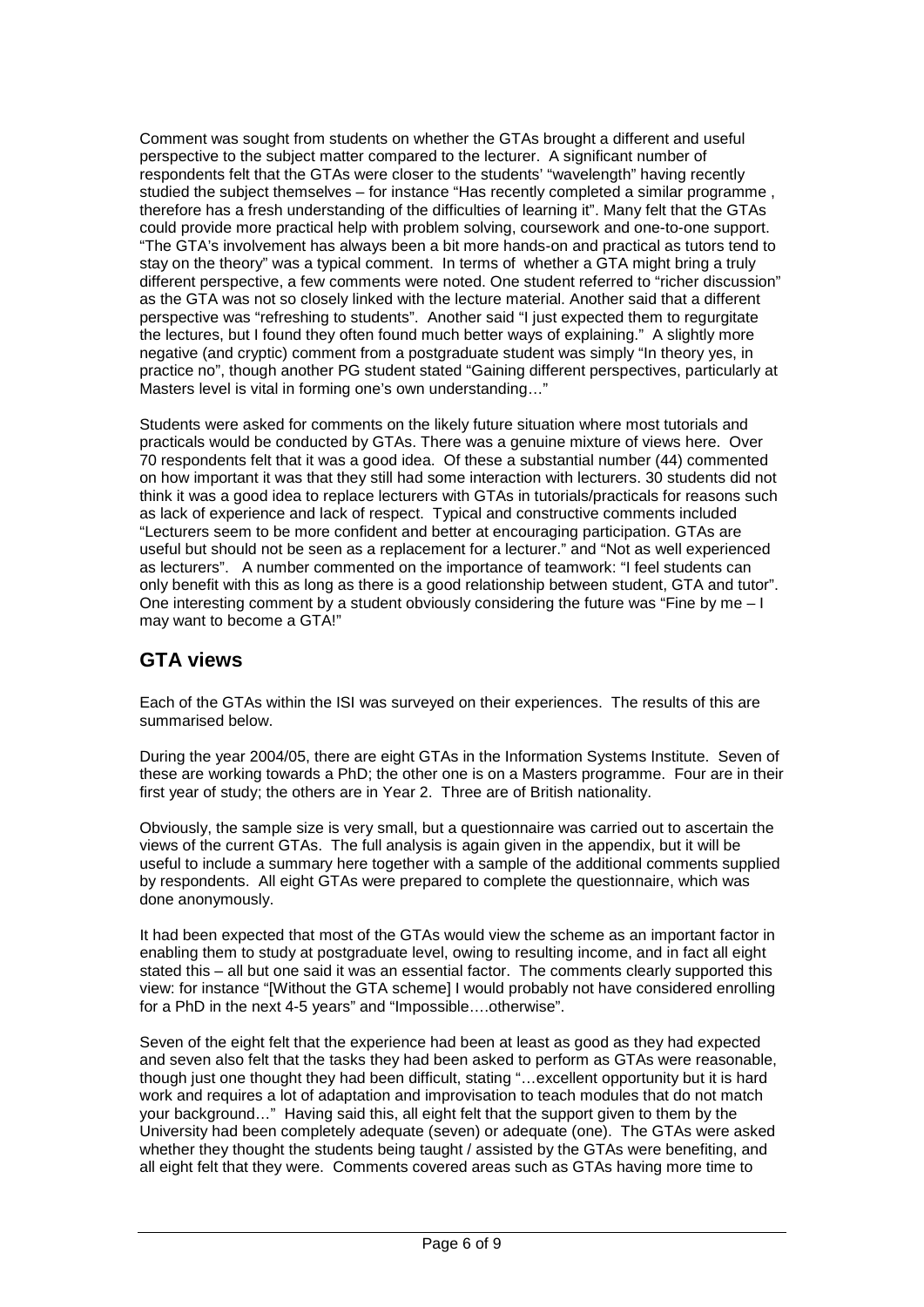help the students, and bringing a fresh perspective. One wrote "students are able to ask their coursework problems in a friendly environment with a GTA, compared to the lecturer".

Several of the GTAs are planning a future as academics and a number of comments reflected this, for instance "…the opportunity the GTA position provides for developing my skills and takes me a step further in realising my long term goals". Another wrote "It would help me get a job in the academic sector".

One of the questions asked how beneficial the GTAs would find a teaching qualification, if this could be gained during their time as a GTA. All viewed this as potentially beneficial, though some reservations were raised, for instance: "I realise that time is limited" and "It would be difficult to find the time as there is already insufficient time for solid PhD work". This response came as no surprise to the authors – clearly one of the critical areas of interest is the extent to which the GTAs can fit "a quart into a pint pot", trying to balance postgraduate study, teaching support and also working towards a possible teaching qualification.

In addition the views of the whole group of GTAs at Salford were polled in relation to training and development. It is notable that an emerging pattern of three constituencies has developed from the (albeit small) GTA cohort. There are those who want to 'take the line of least resistance', aiming to complete the minimum training offered. Secondly, there are those who are interested in developing both practical skills and conceptual understanding of teaching and learning. This group is also interested in the individual development of broader transferable skills, for example team work, group dynamics and public speaking. The third group are those who want to develop their career opportunities as a future academic, viewing the GTA role as an 'apprenticeship' period. This diverse range of training requirements points to the need for flexible, yet focused programme provision in the future.

### **Staff views**

A further survey was carried out on ten academic staff in the ISI who were affected by the use of GTAs. In fact, there were two potentially different sets of staff. Firstly, each GTA supported one or more modules, each of which would have an academic as module leader. Secondly each GTA would normally have a PhD supervisor. Naturally, these two groups often included the same individuals, and in some cases the PhD supervisor for a particular GTA would also be the module leader for a module supported by that GTA. Again the appendix contains a more detailed numerical analysis of the results.

Nor surprisingly, therefore, there was no significant difference noted according to which of the two "hats" the academic was wearing.

Generally, the verdict was favourable: weight out of the ten wishing to see an increase in the use of GTAs. GTAs were seen as extra support, and likely to reduce the workload on academics staff, although a significant number were clearly concerned about needing fewer academic staff if the use of GTAs became widespread. One said "I would prefer to see more properly paid staff." A significant number also mentioned the need for a considerable management responsibility for GTAs. One commented "[Using GTAS is] more effort than doing it yourself"

The authors noted this particularly. Academics often feel that they are expected to carry our tasks (for instance departmental or financial management) for which they do not have the skills or training. The management of GTAs raises similar issues. The potential benefits to be gained from support by GTAs may not be realised if the academic staff themselves are not trained in any way for their new role as GTA manager.

So far as the effect on students being supported by GTAs was concerned, nine of the ten academics echoed the feeling of the students themselves, feeling that GTAs could provide extra support, and that they might be more approachable or have more time than the lecturers themselves would. They also thought that GTAs might bring a valuable extra perspective, though a few made comments like "not as good as the real thing – may confuse students"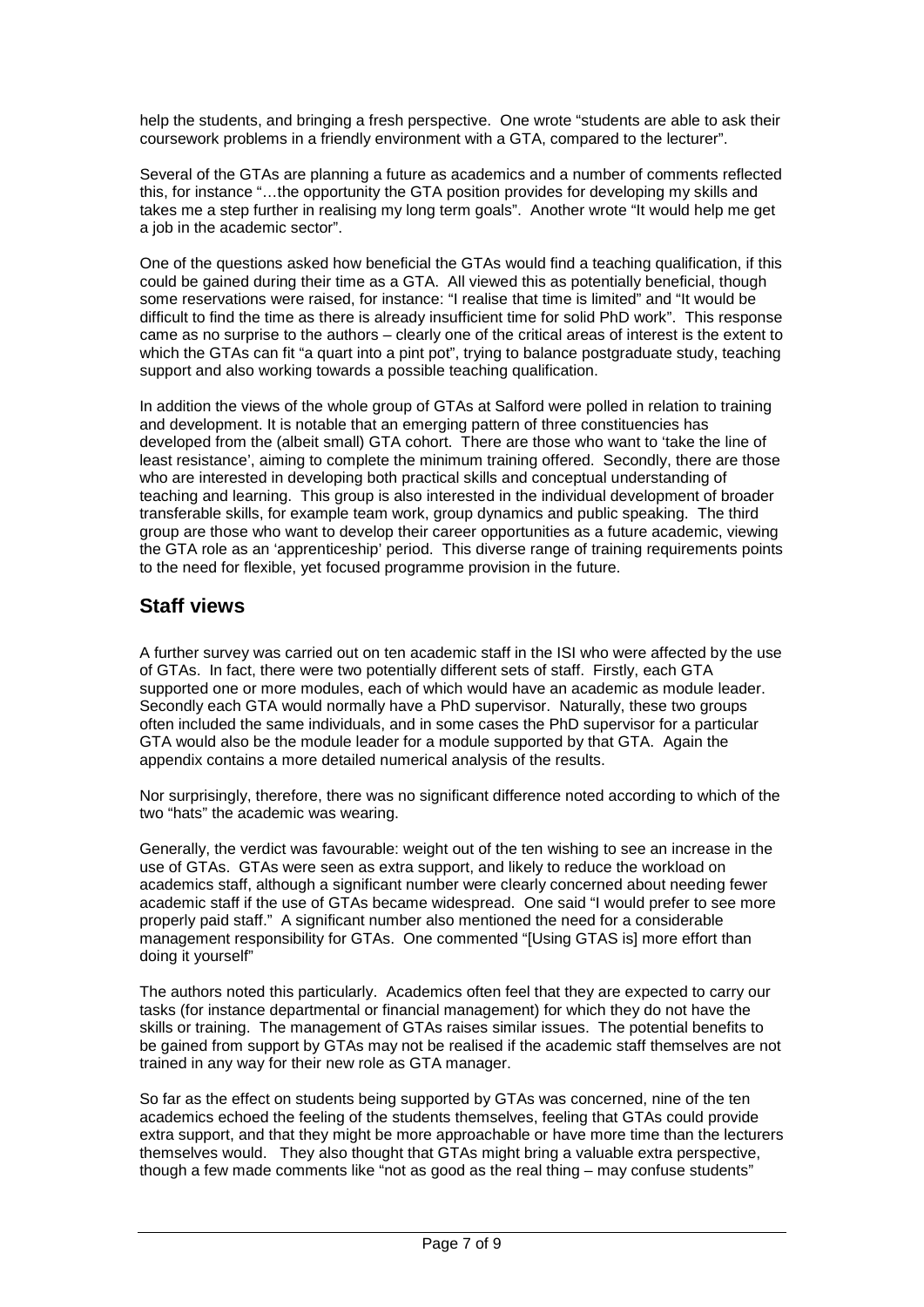An interesting point was that just one of the ten felt strongly that GTAs were not suitable for masters teaching, though several others just as strongly felt that PhD GTAs would be very suitable for masters students provided the GTA was academically sufficiently advanced, though three felt that they should only be used for masters students in the role of demonstrator.

The academic staff were also asked about their views on the effects on the GTAs themselves, and once again there seemed to be a good level of agreement between the questioned group and the group affected, ie academics and GTAs. Academics felt that being a GTA would provide useful experience for those interested in academia and would anyway be useful on a CV. They clearly also realised that the resulting income would be likely in many case to be a enabler for the PhD study rather than just welcome extra money.

A point not raised by any GTA was raised by a few academics – perhaps reflecting their more advanced years and greater cynicism! - concerns over possible exploitation. One wrote "It's exploiting them and damaging them if they are expected to teach degree level courses, since it is too time consuming and onerous." Others were worried that GTAs would suffer if given no training and/or support.

Some of those who were specifically PhD supervisors for GTAs expressed concern over the complication of that role - whether their role was simply to supervise the GTA's PhD study (as previously) or whether there was now to be some implied support / mentor / personal tutor role as well.

## **Summary of Stakeholder Views**

The general student view emerging from the survey was positive and encouraging. The student body as a whole seemed to understand the reality of HE provision with the need to use teaching resources as efficiently as possible. However, they did not generally see the use of GTAs as a second-best option, and in fact many saw real benefits form their experience of GTAs. At the same time, many emphasised the importance to them of maintaining a direct relationship with the academic members of staff. Our limited survey of a group of GTAs suggests that they too saw many benefits from their role, not least that it enables them to study for a research degree and develops their skills in teaching. Academic staff on the whole also welcomed the support provided by GTAs to deal with student support issues and enquiries that are frequently repetitive and overwhelming in number. This support is generally of a better standard than that provided by temporary staff and provides a more lasting benefit to faculty. Clearly both GTAs and academics need staff training if a GTA scheme is to be successful. In particular, academics need to understand the boundaries of responsibility and how to most effectively nurture and develop the GTA as a future academic, as well as managing the GTA on a day-to-day basis.

#### **Conclusions and further work**

Our view is that the role of GTAs in Higher Education requires further debate. Important issues concerning this role have been raised in the literature. These include GTAs' workloads, their potential exploitation and their difficulty in conducting teaching support whilst simultaneously studying for a research degree. Our limited research of the use of GTAs in the UK suggests that there is widely diverging practice, and it supports the call for further national discussion. Our experience in Salford shows that these problems can be addressed in practice, and that, if they are, the use of GTAs can be to the benefit of all concerned: GTAs, academic staff and students.

The authors are conscious that most of the empirical work here has been carried out in one department in one university, and they now wish to extend their work across a broader base. Consequently, they would welcome any comment on the paper and/or expressions of interest by colleagues in other HE institutions or elsewhere.